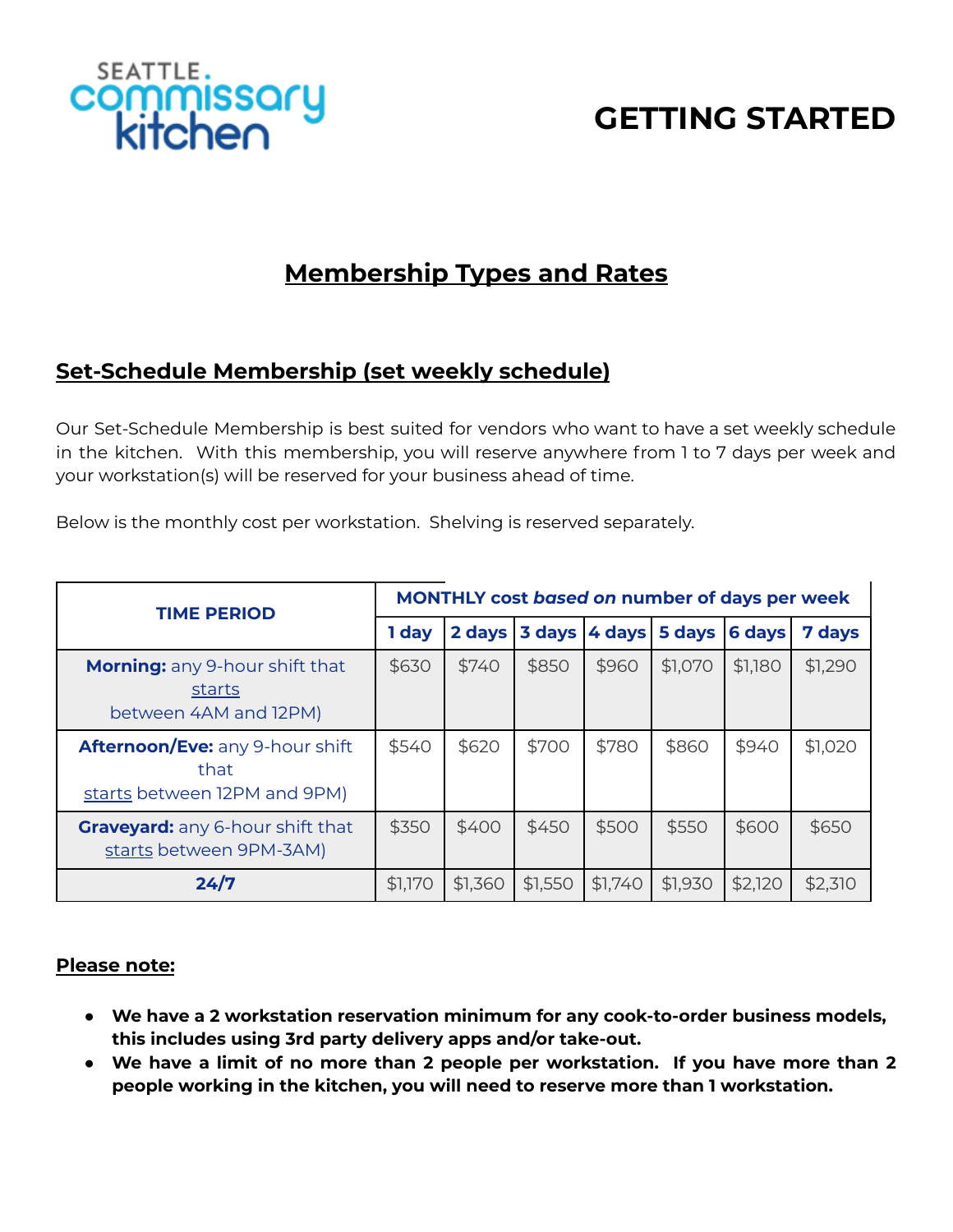#### **Flex-Schedule Membership (flexible scheduling)**

Our Flex-Schedule Membership is best suited for vendors who want a flexible schedule! With this membership, you'll receive a login to our scheduling website so you can book workstations during times that are most convenient for you.

This plan has a **\$500 monthly minimum** fee. Any workstation time reserved is applied toward your monthly minimum. Below is the workstation reservation cost per workstation. Shelving is reserved separately.

| <b>TIME PERIOD</b>                                              | <b>HOURS INCLUDED</b> | <b>DAY RATE</b> |  |
|-----------------------------------------------------------------|-----------------------|-----------------|--|
| Morning (a 9-hour shift that starts<br>between 4AM-12PM)        | 9 hours               | \$100           |  |
| Afternoon/Eve<br>(a 9-hour shift that starts between<br>12-9PM) | 9 hours               | \$80            |  |
| Graveyard<br>(a 6-hour shift that starts between<br>9PM - 3AM)  | 6 hours               | \$60            |  |
| Any 24-hour period                                              | Any 24 hour period    | \$200           |  |

### **Shelving Rates (monthly)**

| <b>Shelving Type</b>  | <b>Shelf</b>                                                                                | Rack                          |  |  |
|-----------------------|---------------------------------------------------------------------------------------------|-------------------------------|--|--|
| Dry Storage Shelving  | \$35 per shelf                                                                              | Varies depending on rack size |  |  |
| Refrigerator Shelving | $2' \times 2'$ shelf = \$60<br>$2' \times 3'$ shelf = \$90<br>$2' \times 4' = $120$         | Varies depending on rack size |  |  |
| Freezer Shelving      | $2' \times 2'$ shelf = \$80<br>$2' \times 3'$ shelf = \$120<br>$2' \times 4'$ shelf = \$160 | Varies depending on rack size |  |  |